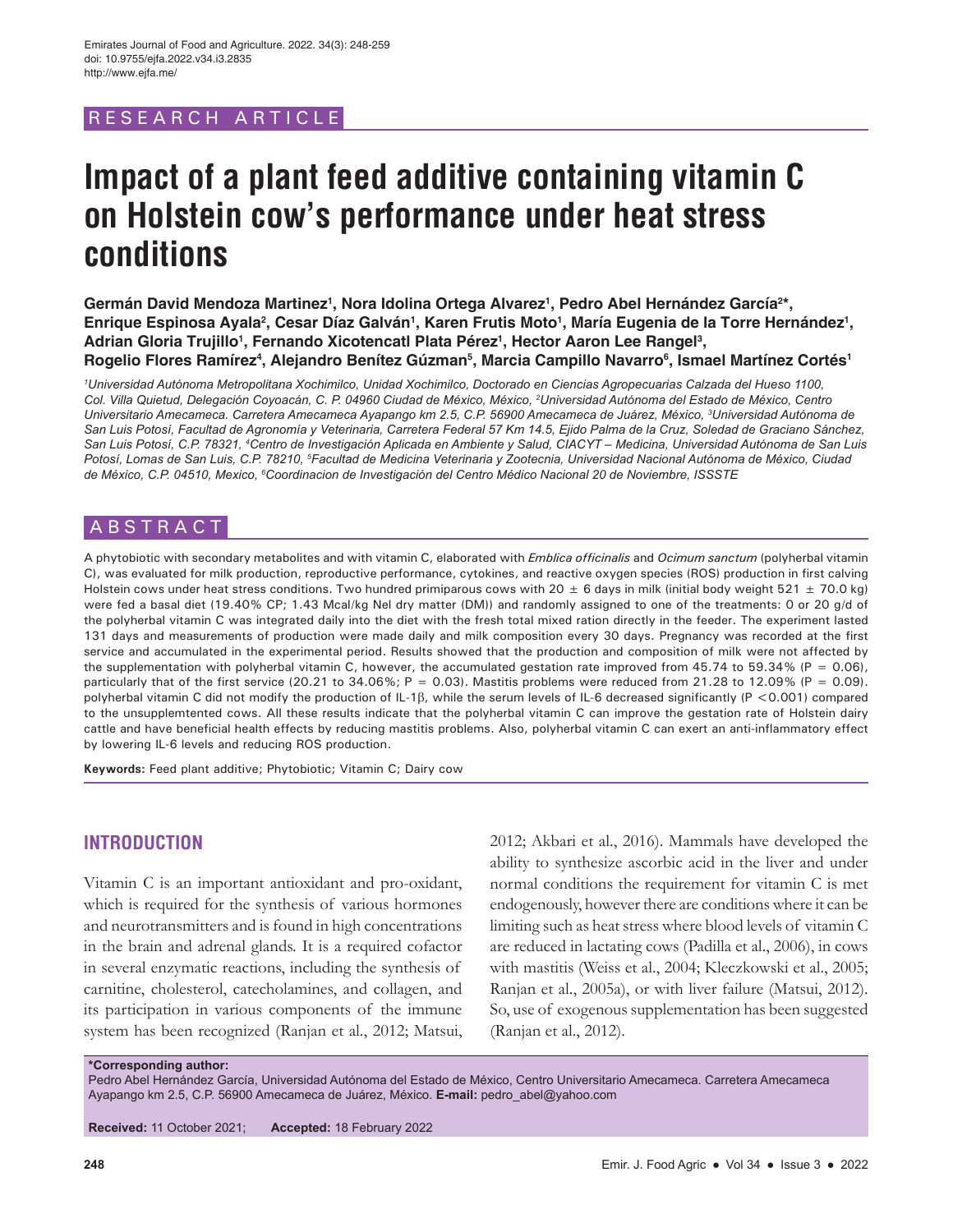There are several ruminally protected vitamin C products for inclusion in the diet (Matsui, 2012) and there are evaluations in dairy cattle (Weiss, 2001; Padilla et al., 2006; Guo et al., 2017) that show potential benefits that may be greater in lactating cows under heat stress (Matsui, 2012). However, dairy farmers do not supplement with this nutrient presumably because few sources are available, they are expensive, and the benefits are not reflected in milk production. That is why the impacts of this vitamin must be evaluated in terms of its impact on health and fertility in longer periods (Gutiérrez et al., 2019).

Synthetic vitamin C products have stability problems. So, natural plant alternatives with nutraceutical properties have been evaluated to replace synthetic vitamins (Martínez-Aispuro et al., 2019; Mendoza et al., 2019; Gutiérrez et al., 2019) and those sources could be profitable. There are reports that a phytogenic containing *Phyllanthus emblica* (*Emblica officinalis*) has the same potential as vitamin C to reduce heat stress in buffalo and dairy cattle (Haq et al., 2013; Lakhani et al., 2017). Lozano et al. (2019) incorporated a polyherbal (C-Powder®) into the diet of finishing sheep, improving the carcass yield and the antioxidant capacity of the meat (Lozano-Sánchez et al., 2021).

The objective of this experiment was to evaluate the addition of a polyherbal mixture based on *Emblica officinalis* and *Ocimum sanctum* (*Ocimum tenuiflorum*) (polyherbal vitamin C) in the diet of first calving Holstein dairy cows in early lactation. Our hypothesis is that polyherbal vitamin C could improve milk production, reproductive performance, and reduce the veterinary problems in primiparous lactating cows under heat stress conditions.

# **MATERIALS AND METHODS**

#### **Cow's performance**

The experiment was conducted in a dairy production unit located in the Mexican region known as "Comarca Lagunera" in the state of Durango (25° 39' 14.5 "N 103° 27' 28.4" W; altitude 1,122 meters) with an arid climate warm (BWh) and an average annual temperature higher than 18 °C (21.1 °C) under heat stress according to the temperature-humidity index (THI:  $0.81 \times$  Air temperature + ((relative air humidity/100)  $\times$  (Air temperature - 14.4)) + 46.4)) (Ruíz-García et al., 2018), considering the critical value when the THI value exceeds 65. The THI values during the months that the experiment lasted (August to November 2018) by hour were in average: 64.43 at 7:00 h; 75.37 at 15:00 h; and 73.10 at 20:00 h; and only was below 65 during earling hours in October and November, which maintened the cows under heat strees.

| Table 1: Composition of the basal diet of lactating Holstein |  |  |
|--------------------------------------------------------------|--|--|
| cows in the dairy unit                                       |  |  |

| <b>Ingredients</b>                       | %     |
|------------------------------------------|-------|
| Rolled corn                              | 29.34 |
| Cottonsed meal                           | 13.28 |
| Alfalfa                                  | 12.51 |
| Corn silage                              | 11.40 |
| Barley distilled grains                  | 9.38  |
| Soybean meal                             | 6.22  |
| Alfalfa silage                           | 5.98  |
| Soybean hulls                            | 5.27  |
| Bypass protein (46.4% Crude Protein)     | 3.74  |
| Mineral premix                           | 1.59  |
| Inert fat                                | 1.26  |
| Micotoxin adsorbent                      | 0.04  |
| Chemical composition                     |       |
| Dry matter, %                            | 51.64 |
| Crude protein, %                         | 19.6  |
| Rumen degradable protein, % <sup>a</sup> | 10.4  |
| Neutral Detergent Fiber, %               | 43.7  |
| Acid Detergent Fiber, %                  | 26.5  |
| NEI, Mcal/kg <sup>a</sup>                | 1.43  |

a NE, net energy, estimated with tables (NRC 2001).

Two hundred primiparous Holstein-Friesian cows with  $20 \pm 6$  days in milk (initial live weight 521  $\pm$  70.0 kg) were fed a basal diet (19.40% CP; 1.43 Mcal/kg NEl; NRC, 2001, Table 1) and 100 cows were assigned to the randomly to the following treatments: 0 or 20  $g/d$ C-Powder® (Nuproxa Mexico, Nuproxa Swizterland, Indian Herbs Research & Supply Co. Ltd.). The polyherbal evaluated has vitamin C activity from gallic acid (5.1%), small hidrolizable tannins (12%) and asorbic acid (0.96%) (Lozano-Sanchez et al., 2021). Samples of the Polyherbal vitamin C were used to characterize the secondary metabolites by gas chromatography coupled to mass spectrometry (Table 2 and Fig. 1) as described by Roque-Jiménez et al (2020). In the feeder, the polyherbal vitamin C was mixed daily with the fresh total mixed ration. The experiment lasted 131 days and ended when the cows were 150 days in milk (DIM). Milk production was recorded daily using the automatic MDS-Milk® equipment and milk conductivity was checked daily in individual cows to diagnose of mastitis (Mlsna Dairy Supply, Inc.) (Rutten et al., 2013; Antanaitis et al., 2015) and on days 0, 24, 53, 88, and 116 of the experiment milk components (fat, protein, lactose, urea, and solid nonfat (SNF)) were analyzed with a Milkoscan. Individual veterinary treatments, diagnoses and number hospital visits were recorded in the database from day 20 to 150 DIM. This information was used to quantify the number of antibiotic doses, immunostimulants and vitamins received by each cow and the prevalence of diseases. Mastitis status was defined as a cow diagnosed and treated by the veterinarians in the farm.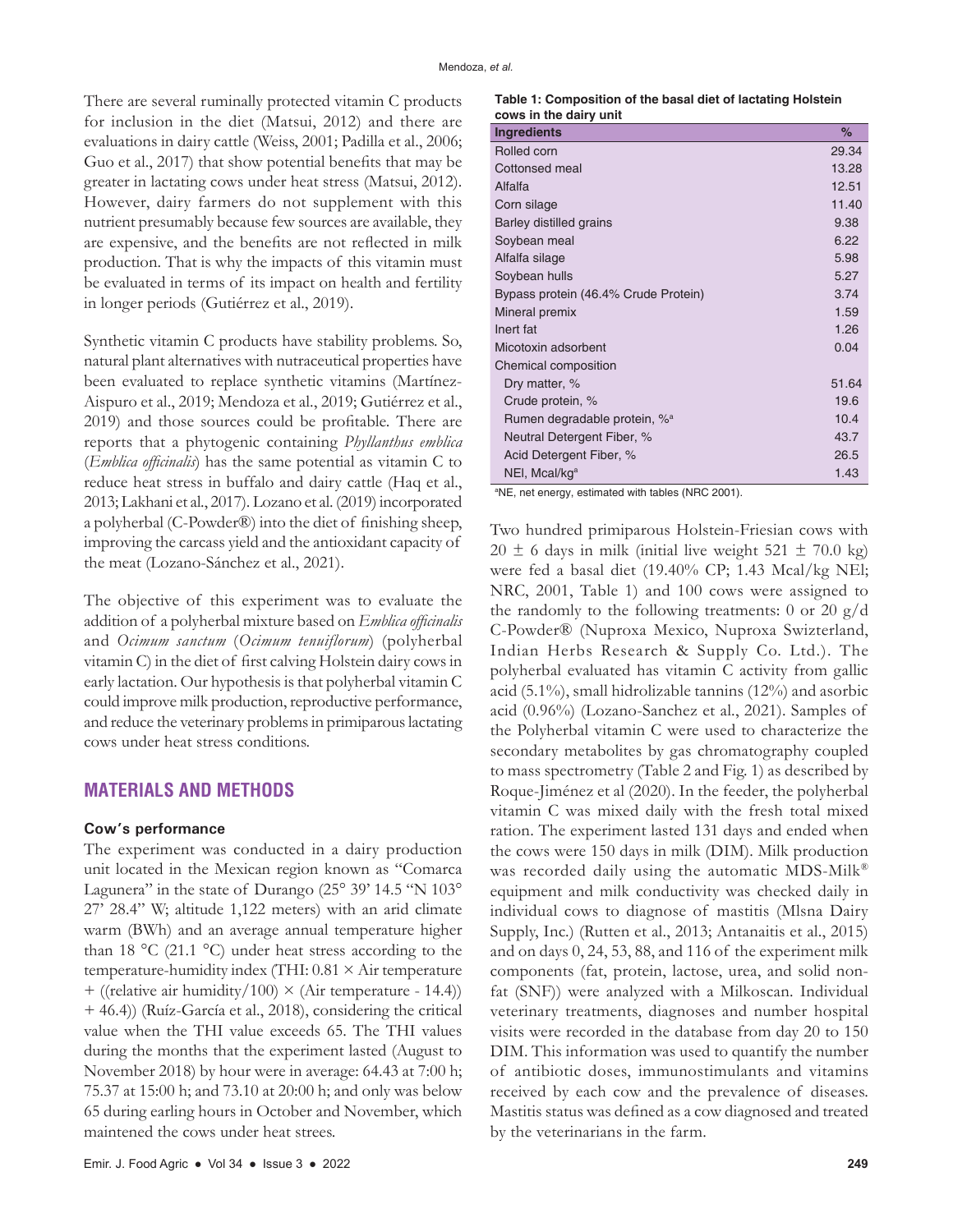| Table 2: Chemical composition of the polyherbal C Powder <sup>®</sup> |  |  |
|-----------------------------------------------------------------------|--|--|
| analyzed by GC-MS                                                     |  |  |

| $N^{\circ}$ | <b>Compounds</b>                                      | tR <sup>1</sup>  |
|-------------|-------------------------------------------------------|------------------|
| 1           | N-Ethyl-2-phenethylamine                              | 4.054            |
| 2           | Cyclotrisiloxane, hexamethyl-                         | 4.413            |
| 3           | Oxirane, 3-ethyl-2,2-dimethyl-                        | 4.630            |
| 4           | Thymol                                                | 8.604            |
| 5           | 2-Propenoic acid, 2-methyl-, 1,2-thanediyil ester     | 8.733            |
| 6           | Phenol, 2-methoxy-3-(2-propenyl)-                     | 9.111            |
| 7           | Diphenyl ether                                        | 9.478            |
| 8           | Cycloisolongifolene, 8,9-dehydro-                     | 9.685            |
| 9           | 2H-2,4a-Methanonaphthalene,                           | 10.059           |
|             | 1,3,4,5,6,7-hexahydro-1,1,5,5-tetramethy              |                  |
| 10          | 1H-Benzocycloheptene, 2,4a, 5,6,7,8                   | 10.339           |
| 11          | 1,3-Cyclopentadiene, 1,2,3,4-tetra                    | 10.373           |
| 12          | 2-Acetyl-6-methoxynaphthalene                         | 10.432           |
| 13          | Docosane                                              | 10.485           |
| 14          | 1-(6-Methoxynaphthalen-2-yl) ethanone                 | 10.596           |
| 15          | Aromadendrene, dehydro-                               | 10.669           |
| 16          | 1,5,9-Cyclododecatriene, 1,5,9-trimethyl              | 10.809           |
| 17          | 3,4-Dimethylbenzyl isothiocyanate                     | 11.149           |
| 18          | Caryophyllene oxide                                   | 11.204           |
| 19          | 1,1,1-Trifluoro-2-(4-methylphenyl) propan-2-ol        | 11.347           |
| 20          | 2,4-Hexadiene, 2,3-dimethyl-                          | 11.525           |
| 21          | Cyclohexanespiro-5'-(2',4',4'-trimethyl-2'-oxazoline) | 12.015           |
| 22          | 3-Penten-2-one, 4-bromo-                              | 12.558           |
| 23          | Quinoline, 1,2,3,4-tetrahydro-2-methyl-               | 12.811           |
| 24          | 2-Isopropylamino-4-methylbenzonitrile                 | 12.981           |
| 25          | 1-Imidazol-1-yl-3-methylbut-2-en-1-one                | 13.735           |
| 26          | 1-Methoxy-3-(2-hydroxyethyl) nonane                   | 14.774           |
| 27          | n-Hexadecanoic acid                                   | 17.865           |
| 28          | 9,12-Octadecadienoic acid (Z, Z)-                     | 24.062           |
| 29          | 9-Octadecenoic acid, (E)-                             | 24.333           |
| 30          | Hexadecanoic acid, 1,1-dimethylethyl ester            | 26.437           |
| 31          | Hexatriacontane                                       | 31.130           |
| 32          | Octadecanoic acid, butyl ester                        | 32.954           |
| 33          | Tetracosane                                           | 33.121           |
| 34          | Indole-3-carbinol                                     | 34.023           |
| 35          | Nonadecane                                            | 34.213           |
| 36          | 3-Indolethanamine                                     | 34.357           |
| 37          | Bis (2-ethylhexyl) phthalate                          | 34.634           |
| 38          | Hexacosane<br>2-Ethylacridine                         | 34.999           |
| 39          | trans-2-Ethoxy-b-methyl-b-nitrostyrene                | 35.136           |
| 40<br>41    |                                                       | 35.359           |
| 42          | Propiophenone<br>Indolizine                           | 35.475<br>35.530 |
| 43          |                                                       | 35.626           |
| 44          | Heptacosane<br>Octasiloxane                           | 35.719           |
| 45          | Docosane                                              | 36.223           |
| 46          | 2-Ethylacridine                                       | 36.325           |
| 47          | Cyclotrisiloxane                                      | 36.442           |
| 48          | Eicosane                                              | 36.854           |
| 49          | Triacontane                                           | 37.539           |
| 50          | Cyclotrisiloxane, hexamethyl-                         | 38.010           |
| 51          | Gamma-Tocopherol                                      | 38.101           |
| 52          | Vitamin E                                             | 38.814           |
| 53          | 1,30-Triacontanediol                                  | 39.712           |
| 54          | Heneicosane, 11-decyl-                                | 40.273           |
|             |                                                       |                  |

**Table 2:** *(Continued)*

| $N^{\circ}$ | <b>Compounds</b>              | tR <sup>1</sup> |
|-------------|-------------------------------|-----------------|
| 55          | Gamma-Sitosterol              | 40.950          |
| 56          | 1H-Indole, 2-methyl-3-phenyl- | 41.030          |
| 57          | Nonacosane                    | 41.534          |
| 58          | Taraxasterol                  | 42.115          |
| 59          | Hexatriacontane               | 43.053          |
|             | $1D$ atantian times           |                 |

1 Retention time.

## **Cytokines analysis, macrophage culture and reactive oxygen species (ROS) production**

Blood samples were collected on day 100 after parturition from healthy cows for cytokines analysis and macrophage culture from peripheral blood mononuclear cells (PBMCs) isolation. The levels of plasma interleukin-1beta  $(IL-1β)$ and interleukin-6 (IL-6) were evaluated in samples from 11 cows per treatment. The concentrations of IL-1β and IL-6 were analyzed using commercially available ELISA kits specific for the bovine species (Pierce, Thermo Scientific, Rockford, IL, USA) according to the manufacturer's instruction. All the samples were analyzed in duplicate.

Macrophages were obtained from PBMCs, as described by Benítez-Guzmán et al. (2019). Blood was collected from the caudal vein into 20 mL vacuum tubes with acid-citratedextrose solution and maintained at 4 ◦ C, blood samples were transferred into 50 mL conical tubes and centrifuged at 10000×g for 30 min at room temperature. Buffy coats were diluted in 30 mL of citrated PBS pH 7.4, layered onto 15 mL of Percoll (Pharmacia, Uppsala, Sweden) at a specific density of 1.077, and centrifuged at 1200×g for 25 min. PBMCs were then removed from the interface between the plasma and Percoll solution at specific density of 1.077, pooled, diluted in 50 mL of citrated phosphate buffered saline (PBS) (130 mM trisodium citric acid, 5% BSA and PBS0), and centrifuged at 500×g for 15 min. The cell pellets were then washed three times with citrated PBS at 500×g for 10 min, suspended in Roswell Park Memorial Institute media (RPMI) (Gibco, New York, NY, USA) supplemented with 5 mM L-glutamine (Gibco, New York, NY, USA), 5 mM non-essential amino acids, 5 mM sodium pyruvate (Gibco, New York, NY, USA) and 20 mM sodium bicarbonate (CRPMI) containing 4% autologous serum to facilitate the adherence, and cultured overnight at 37°C and  $5\%$  CO<sub>2</sub>. Non-adherent cells were then removed by three washes with prewarmed PBS, and adherent monocytes were cultured, as described previously, in CRPMI plus 12.5% autologous serum for 12 days until they differentiated to macrophages. Flasks were chilled on ice for 45 min and macrophages were harvested by repeated gentle pipetting and suspended at densities indicated on each experiment.

Reactive Oxygen Species (ROS) production was determined via the nitro blue tetrazolium (NBT) reduction as described previously (Martinez-Cortés et al., 2018). Macrophages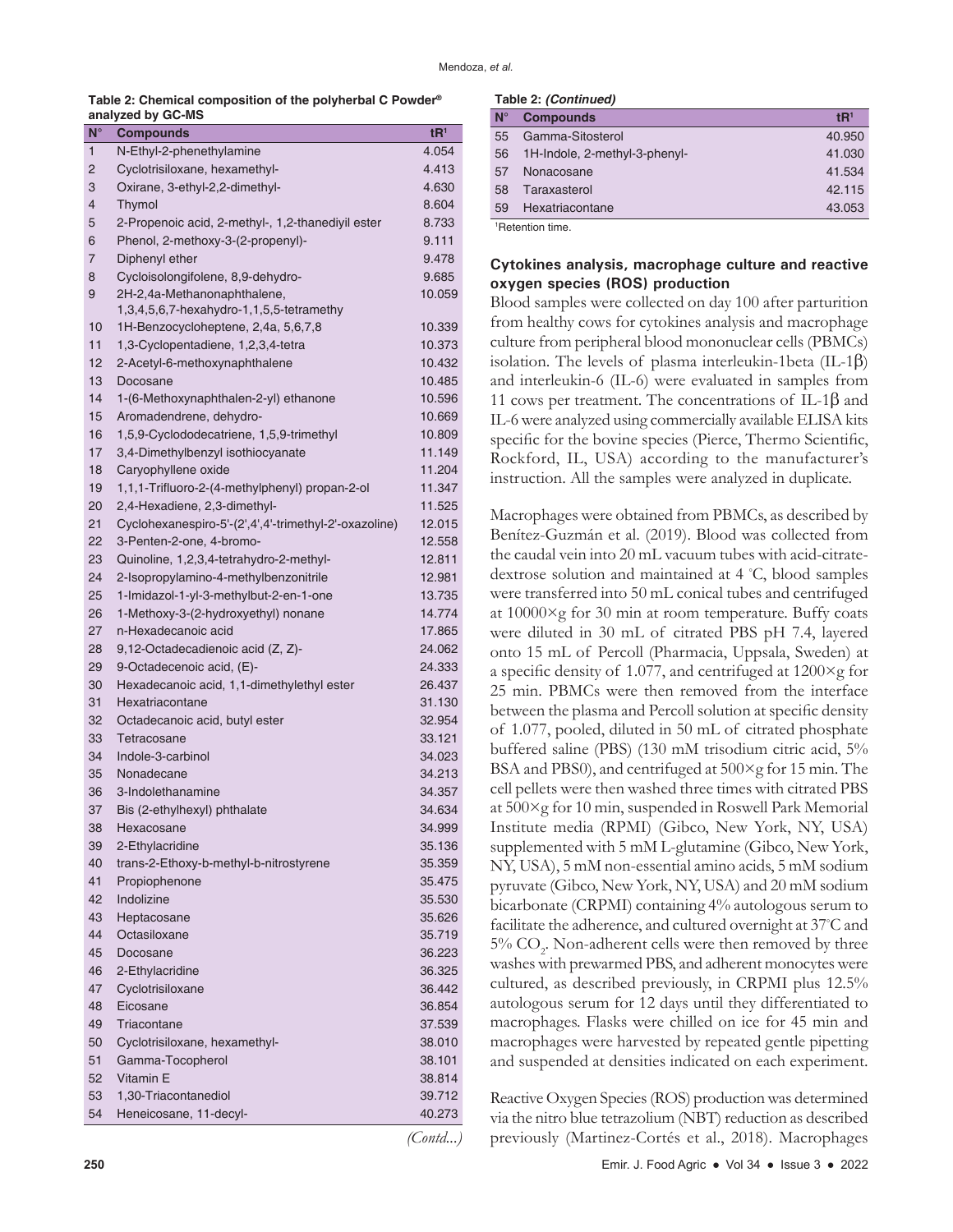were plated in 24-well plates. Macrophage priming was achieved by culturing cells with 100 ng/mL of Lipopolysaccharide (LPS) from Salmonella L6511 (Sigma Chemical Company, St. Louis, MO) in CRPMI plus 12% of autologous serum for 22 h previous to analyze of ROS. Subsequently, 20 μL of NBT (Sigma Aldrich) (1 mg/mL) were added to every well and incubated for 20 min in 5% CO<sub>2</sub> at 37 °C. Finally, a mix of 54  $\mu$ L of 2 M KOH and 46 µL of dimethyl sulfoxide (Sigma-Aldrich) were added to dissolve formazan crystals and the formazan solution was transferred to a 96-well plate. The optical density (OD) was measured with a microplate spectrophotometer at 620 nm (multiskan GO plate reader, Thermo Fisher Scientific).

#### **Statistical analyses**

The normal distribution was tested in response variables with the Shapiro-Wilk test. Baseline body weight was used as a covariate for daily weight gain, final weight and milk yield (Steel et al., 1997). Milk yield and composition were analyzed with a linear mixed model. Initial body weight was not significant, therefore, the model with repeated measures included treatment effect (fixed), time of lactation (fixed), and cows (random effect) within treatment (Littell et al., 1998). Biochemical variables measured once included treatment and random error in the model. Pregnancy rates and disease incidences were analyzed with the Chi-square test with Software R (Shim et al., 2019).

## **RESULTS**

#### **Dairy cattle performance**

Milk production and composition were not affected by the dietary supplementation with the polyherbal vitamin C (P> 0.05; Table 3). Even when initial body weight had a significant effect as a covariate on body weight and daily live weight changes, the polyherbal had no effect on those variables (Table 3), while the pregnancy rate was improved particularly from the first service, improving from 20.21 to 34.06% ( $P = 0.03$ ) and in the accumulated increasing from 45.74 to 59.34% ( $P = 0.06$ ). Regarding the effects of polyherbal vitamin C on animal health, no changes were found in body weight, abortions or mortality, but a considerable reduction of mastitis incidence was observed from 21.28 to 12.09% ( $P = 0.09$ ) (Table 4). These results indicate that the polyherbal vitamin C reduces mastitis problems and improves reproductive parameters in lactating cows subjected to heat stress.

#### **Anti-inflammatory effect of polyherbal vitamin C**

The inflammatory cytokines IL-1 $\beta$  and IL-6 (Fig. 2) were detected in the serum of both groups of cows. Polyherbal vitamin C did not modify the production of IL-1β (Fig. 2A), while the levels of IL-6 decreased significantly (P <0.001, Fig. 2B) compared to the control group. Table 5 shows the mean and differences of both groups.

The polyherbal vitamin C did not modify the macrophage basal ROS levels compared to those of the control group (Fig. 3). It was also observed a significant production of ROS in macrophages from the control group stimulated with LPS. Interestingly, when macrophages stimulated from cows that consumed the polyherbal vitamin C, it was detected a decrease in ROS production compared to those from the control group, indicating that the polyherbal vitamin C can exert an anti-inflammatory effect by lowering IL-6 levels and reducing ROS production (Table 6).

## **DISCUSSION**

#### **Dairy cattle performance**

Previous studies have shown that lactating cows subjected to heat stress considerably decrease plasma concentrations

| vitamin C supplementation |                |                                  |            |                                 |
|---------------------------|----------------|----------------------------------|------------|---------------------------------|
|                           | <b>Control</b> | C-Powder <sup>®</sup> 20 g/cow/d | <b>SEM</b> | P-value for effect of treatment |
| n                         | 94             | 91                               |            |                                 |
| Milk production, kg/d     | 35.60          | 35.32                            | 0.594      | 0.73                            |
| Milk composition, g/kg    |                |                                  |            |                                 |
| Fat                       | 32.78          | 33.94                            | 1.684      | 0.63                            |
| Protein                   | 30.62          | 30.58                            | 0.587      | 0.96                            |
| Solid non fat             | 89.46          | 89.22                            | 0.585      | 0.78                            |
| Lactose                   | 50.50          | 50.98                            | 0.716      | 0.64                            |
| Urea, mg/dl               | 109.70         | 115.40                           | 7.441      | 0.60                            |
| Initial BW kg, at 20 DIM  | 576.81         | 570.39                           | 3.024      | 0.30                            |
| BW kg, at 66 DIM          | 491.92         | 499.21                           | 2.942      | 0.22                            |
| BW kg, at 90 DIM          | 488.59         | 490.18                           | 2.936      | 0.79                            |
| BW kg, at 120 DIM         | 492.55         | 491.56                           | 2.982      | 0.62                            |
| BW kg, at 150 DIM         | 505.63         | 507.18                           | 2.849      | 0.78                            |
| Live weight changes, kg/d | $-0.543$       | $-0.482$                         | 0.029      | 0.14                            |
|                           |                |                                  |            |                                 |

**Table 3: Least square means for milk production and composition in primiparous Holstein cows with or without polyherbal** 

SEM, standard error of the mean; DIM, days in milk.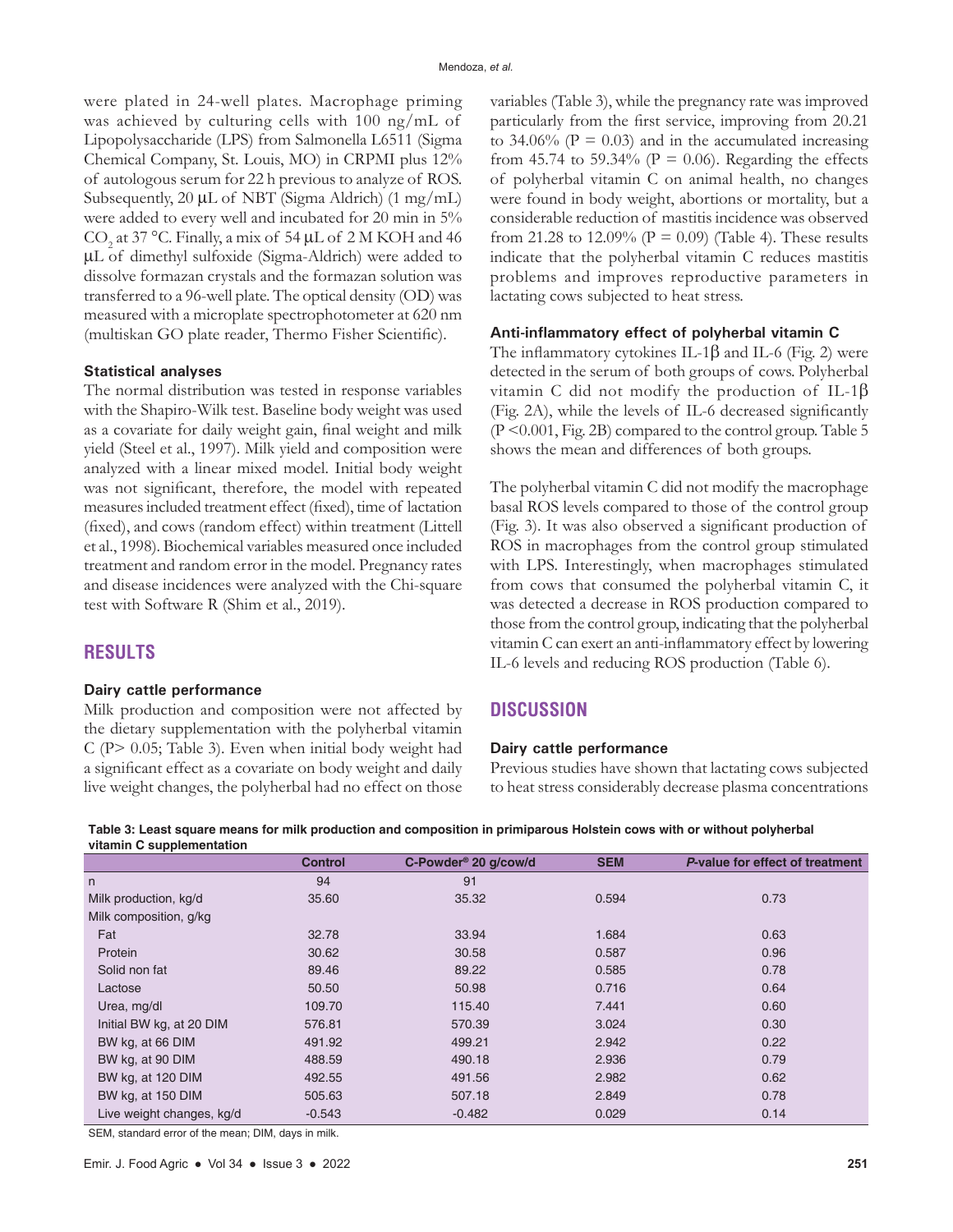



**Fig 1.** Total ion chromatogram of the volatile components and chemical composition in the Polyherbal vitamin C. Chemical composition of C Powder® by CG-MS

| <b>Parameter</b>       | <b>Control</b> | C-Powder <sup>®</sup> 20 g/cow/d | Additive difference % | <b>Chi-squared</b> | P-value for effect of treatment |
|------------------------|----------------|----------------------------------|-----------------------|--------------------|---------------------------------|
| Gestation rate, %      |                |                                  |                       |                    |                                 |
| $1st$ service          | 20.87          | 59.34                            | $+38.47$              | 28,408             | 0.0001                          |
| Accumulated            | 45.74          | 59.34                            | $+13.60$              | 3.410              | 0.06                            |
| Diseases prevalence, % |                |                                  |                       |                    |                                 |
| Abortions              | 4.25           | 6.59                             | $+2.34$               | 0.49               | 0.48                            |
| Lameness               | 7.45           | 10.49                            | $+3.54$               | 0.69               | 0.40                            |
| <b>Mastitis</b>        | 21.28          | 12.09                            | $-9.19$               | 2.784              | 0.09                            |
| Respiratory            | 23.40          | 16.48                            | $-6.92$               | 1.377              | 0.24                            |
| Fever (non specific)   | 4.26           | 4.40                             | $+0.14$               | 0.002              | 0.96                            |
| Mortality              | 5.26           | 8.69                             | $+3.0$                | 0.84               | 0.35                            |

#### **Table 5: Least square means for interleukins IL‑6 and IL‑1beta (IL‑1**β**) in bovine serum from in primiparous Holstein cows with or without polyherbal vitamin C supplementation**

|                          |       | Control C-Powder <sup>®</sup> SEM<br>20 g/cow/d |       | P-value for effect of<br>treatment |
|--------------------------|-------|-------------------------------------------------|-------|------------------------------------|
| $IL - 1\beta$<br>(pg/ml) | 48.35 | 48.40                                           | 2.752 | 0.98                               |
| $IL-6$ ( $pq/ml$ )       | 79.22 | 78.21                                           | 0.169 | 0.0004                             |

SEM, standard error of the mean.

**Table 6: Least square means for ROS production in bovine macrophages stimulated with LPS from primiparous Holstein cows with or without polyherbal vitamin C supplementation**

|                           | <b>Control</b> | C-Powder <sup>®</sup><br>20 g/cow/d | <b>SEM</b> | P-value |
|---------------------------|----------------|-------------------------------------|------------|---------|
| Cells without<br>LPS (OD) | 0.1350         | 0.1412                              | 0.0405     | 0.98    |
| Cells with<br>LPS (OD)    | 0.3284         | 0.1900                              | 0.0326     | 0.001   |

LPS, Lipopolysaccharide; OD, optical density; SEM, standard error of the mean.

of vitamin C (Miller and Brezezinska-Slebodzinska, 1993; Padilla et al., 2006), however, as observed in this experiment, the impact of supplementing with polyherbal vitamin C did not improve milk production. Some studies report a positive correlation between the performance of milk components (protein, lactose and SNF) with the concentration of ascorbic acid in plasma (Tanaka et al., 2008), but others report that there is no correlation (Santos et al., 2001). The exposure of cows to heat stress during the experiment could be a limitation for the cows to show changes in milk production, which is aggravated because high-performance cows must dissipate the metabolic heat associated with intake, fermentation heat (Mendoza et al., 2003) and caloric increment of the metabolism related to the synthesis and secretion of milk (Wolfenson and Roth, 2019).

Oxidative stress increases in dairy cattle after calving and under conditions of heat stress and total ascorbic acid in plasma decreases significantly during the peripartum period (Tanaka et al., 2011). It has been suggested that under conditions of heat stress, the availability of vitamin C in dairy cows is important to successfully adapt to stress as suggested by experimental data with goats (Sivakumar et al., 2010) and cattle (Ranjan et al., 2012).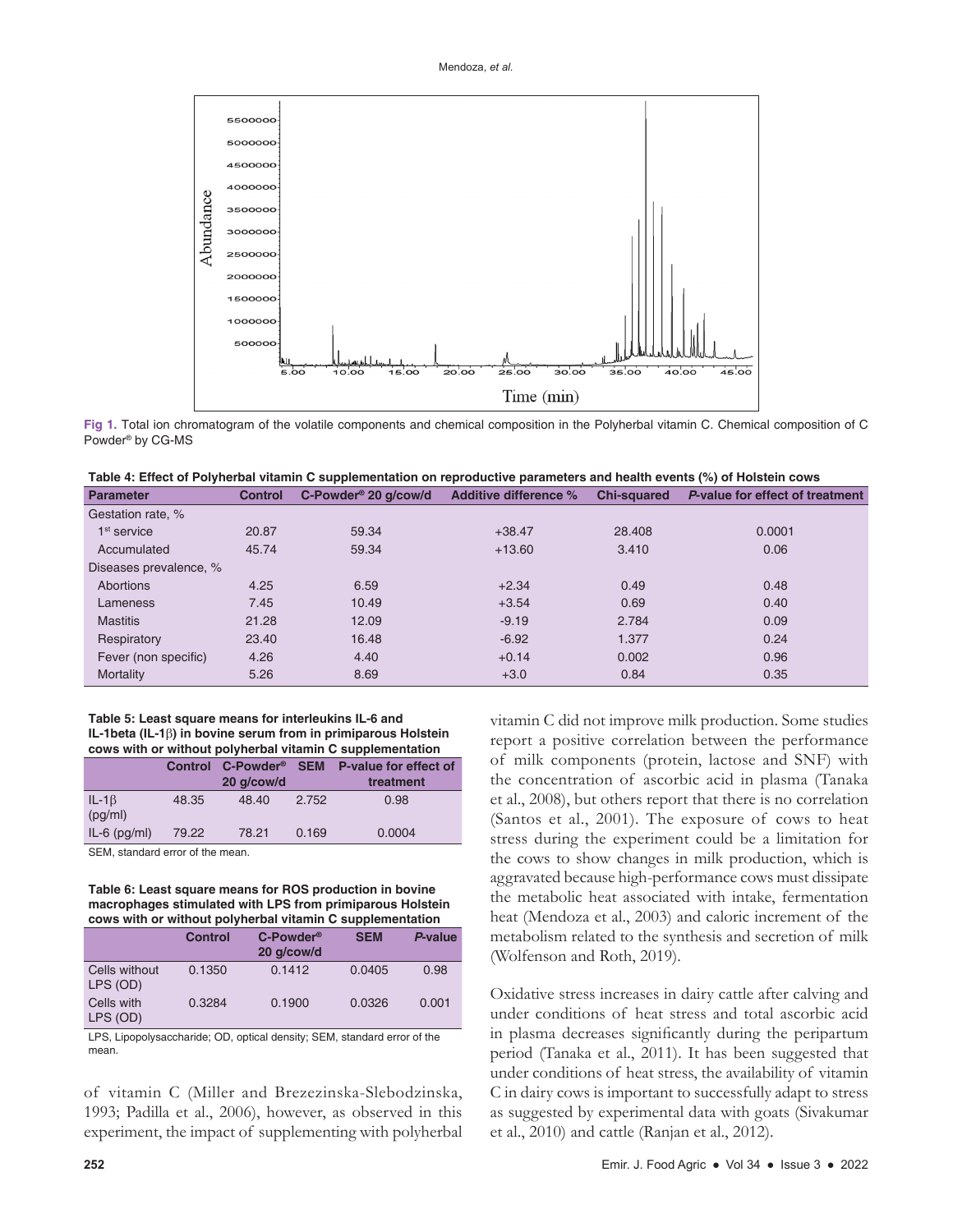

**Fig 2.** Effect of Polyherbal vitamin C on the bovine serum leves of the inflammatory cytokines IL-1β and IL-6. A) Serum IL-1β levels of cows that received (Experimental) or not (Control) the C Powder® supplement. B) Serum IL-6 levels of cows that received (Experimental) or not (Control) the C Powder® supplement.



**Fig 3.** Polyherbal vitamin C decreases ROS production in bovine macrophages stimulated with LPS. A) The Reactive Oxygen Species (ROS) were detected in macrophages derived from monumental cells of peripheral blood of cows that received or not the C Powder® supplement. Some macrophages were stimulated with Lipopolysaccharide (LPS). SE, unstimulated macrophages; \*\**P* <0.001; OD, Optical Densities.

The positive responses observed in fertility seem not to be associated with the liveweight changes even when polyherbal vitamin C supplemented cows tended to lose less weight (-0.482 kg/d) than the control group (-0.543 kg/d). Experiments with beef cattle show no response in weight gain have to vitamin C however, some changes have been observed in body fat, suggesting that vitamin C may affect lipid metabolism (Oohashi et al., 2000; Mori et al., 2006; Pogge and Hansen, 2012; Pogge and Hansen, 2013; Matsuda and Takahashi, 2014). In the polyherbal plants (*Emblica officinalis* and *Ocimum sanctum*).

Polyherbal vitamin C plants contains secondary metabolites such as Thymol and Eugenol, and others (Khan, 2009; Joshi et al., 2011) that have metabolic activity that can influence cholesterol regulations (Ovesnaâ et al., 2004; Traber and Atkinson, 2007; Mastelić et al., 2008; Vance et al., 2013; Singh, 2013) which could have an impact in cholesterol metabolism in cows (Gross et al., 2015) and deserves further exploration. Thymol and Eugenol have also antioxidant properties (Mastelić et al., 2008) and antimicrobial activity (Rhayour et al., 2002; Michiels et al., 2007; Gutiérrez-Larraínzar et al., 2012).

There are reports where vitamin C has improved the pregnancy rate, the reproductive performance of cattle and fertility in humans (Ranjan et al., 2012). The different functions of vitamin C may explain the improvements in fertility observed in the supplemented cows with polyherbal. It can be speculated that the antioxidant effects help to give resistance to heat stress or that its additional availability had an effect at the hormonal level; vitamin C is required for the synthesis of a large group of hormones and neurotransmitters and plays a very important role in the biosynthesis of steroids (Luck and Zhao, 1993). Ranjan et al. (2012) reviewed the processes where vitamin C can influence neuroendocrine regulation, highlighting, norepinephrine biosynthesis; as a reducing agent for the synthesis of aldosterone in the adrenal gland, the release of corticosteroids in the bovine adrenal gland, and the regulation of oxytocin biosynthesis and release.

The higher fertility at the first service with the polyherbal mix reflects a better physiological condition in the conception rate. Vitamin C may be involved in some ovarian functions and integrity; it has been reported that there is a relationship between the size of the ovaries and their concentration of ascorbic acid (Khan and Das, 2012). An *in vitro* study showed that ascorbic acid is important for maintaining the integrity of the follicle and may be involved in regulating the regeneration of the extracellular matrix in cattle (Thomas et al., 2001). After conception, vitamin C may help maintain pregnancy. *In vitro* studies reported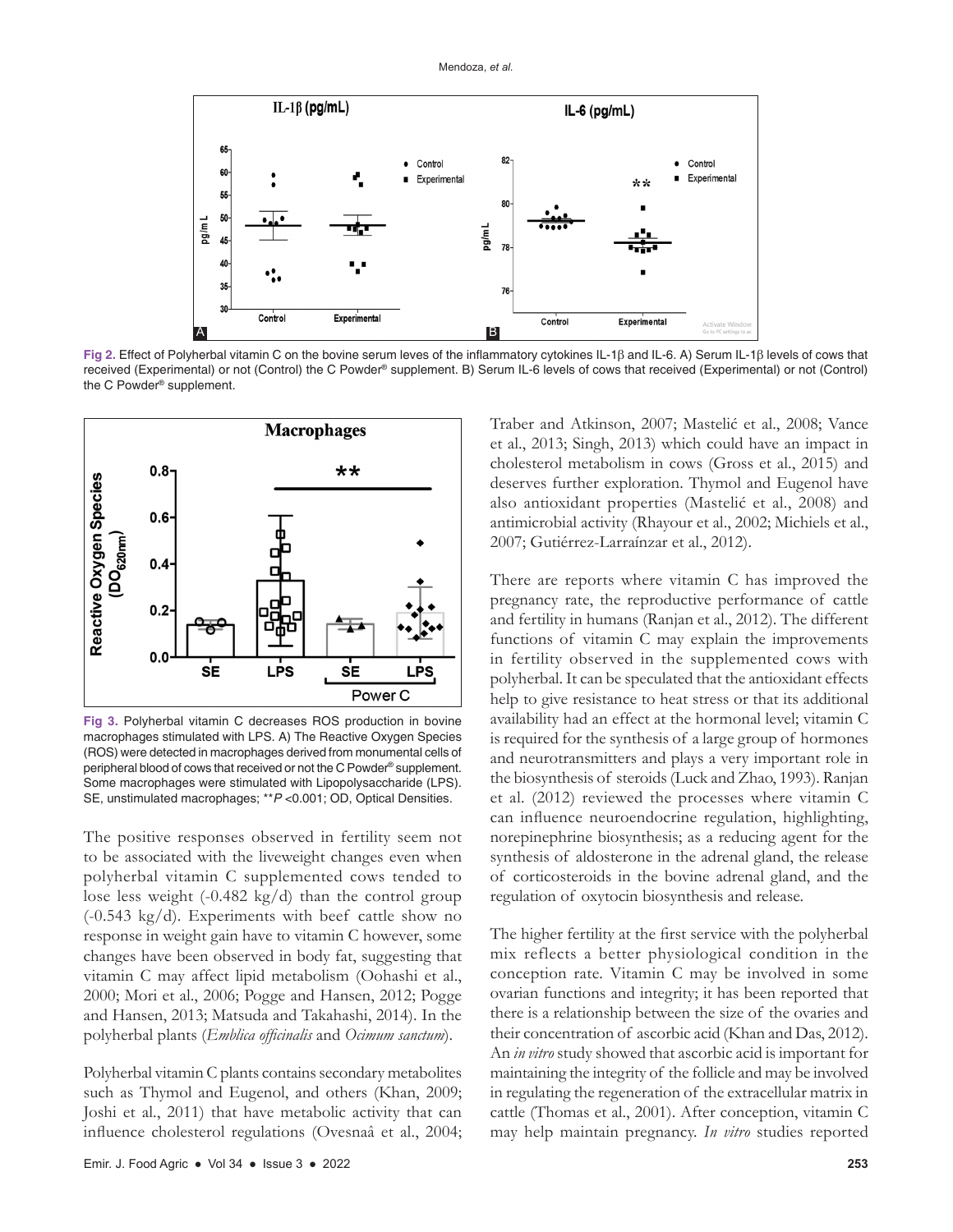that ascorbic acid improved buffalo embryo development (Saikhun et al., 2008). In this study, pregnancy and delivery were not recorded, but beneficial effects could be expected in these periods; lower concentrations of ascorbic acid have been reported in retained placental tissues in animals that reported placental retention (Kankofer, 2001).

The reduction in mastitis with polyherbal with vitamin C activity is consistent with other reports. Dietary supplementation with ascorbyl-2-polyphosphate decreased the somatic cell count in the milk of cows with endotoxininduced mastitis (Weiss and Hogan, 2007). Padilla et al. (2006) found that heat stress decreases the plasma concentration of vitamin C, as did mastitis in dairy cows (Weiss et al., 2004; Kleczkowski et al., 2005; Ranjan et al., 2005a). In other studies with cattle and goats, the lower content of ascorbic acid in plasma has been associated with the presence of mastitis (Steffert, 1993; Gupta et al., 1999; Ranjan et al., 2005a) and there is information where the administration of vitamin C in the mastitis treatment improves response in cattle (Chaiyotwittayakun et al., 2002; Naresh et al., 2002; Ranjan et al., 2005b). Weiss and Hogan (2007) supplemented vitamin C (30  $g/d$ ) and observed a reduction in the somatic cell count. There are also reports where there was no relationship between somatic counts and plasma vitamin C without supplementation (Santos et al., 2001) or where the intramammary response by vitamin C (25 g intravenous) was limited under conditions of exposure to endotoxins (Chaiyotwittayakun et al., 2002).

There were no effects of herbal C in the incidence of diseases as observed with other nutraceutical polyherbal products (Gutiérrez et al., 2019) and a greater impact on other diseases was expected due to reports por reports with vitamin C (Hemilä, 2017). Respiratory problems in cows did not show significant differences, but numerically they had a reduction of 4.69%. In humans, five controlled trials found significant effects of vitamin C against pneumonia (Hemilä, 2017). Most of the studies in dairy cattle have been carried out under heat stress conditions but polyherbal vitamin C could have benefits in cold climates considering that in humans and rodents vitamin C can protect against stress caused by hot and cold environments (Le Blanc et al., 1954; Dugal, 1961; Strydom et al., 1976; Chang et al., 2016).

Heat stress has been shown to have negative effects on the secretory function of the mammary gland (Silanikove et al., 2009) and to decrease the efficiency of energy use for productive purposes (Rhoads et al., 2009; Wheelock et al., 2010). In bovines under heat stress, available energy is the most limiting nutrient for lactating dairy cows (West, 2003). In response to elevated temperatures, *in vitro* epithelial cells of the bovine mammary gland show abnormal morphology and show a reduction in cell proliferation (Collier et al.,

2006), suggesting that hyperthermia induced by heat stress compromises the function of mammary cells.

Although there is no vitamin C deficiency in dairy cattle, it is known that, in some conditions, animals may not necessarily synthesize sufficient amounts of ascorbic acid to reach optimal levels that prevent infection (Hemilä, 2017). Its deficiency reduces resistance against infections and the inflammatory response, and its supplementation improves the activity of antimicrobial and natural killer cells, improves the phagocytic capacity of neutrophils and protection against oxidative damage, supports the proliferation of lymphocytes and the production of interferon and contributes to the maintenance of the integrity of oxide reduction cells (Ranjan et al., 2012; Akbari et al., 2016).

In intensive dairy farms, it has been considered that the first problem that generates economic losses is mastitis (clinical-subclinical), followed by reproductive disorders (Ózsvári, 2017). The herbal containing vitamin C could help to reduce economic losses due to reduced yield and discarded milk that can represent twice the costs of drugs in mastitis (Seegers et al., 2003) and reduce veterinary costs for mastitis treatments and the fees of veterinary doctors (Ghule et al., 2012).

Polyherbal vitamin C supplementation improved fertility at the first service which could reduce the interval between calvings. The estimated losses due to increasing the calving interval in dairy cattle can be USD 3 per cow/day (Ózsvári, 2017) and the estimates by De Vries (2006) range from USD 3.2 to 5.1/cow/day in dairy farms in the United States and some models indicate that these values may be underestimated by not considering all losses (milk production, fetal losses, additional reproductive interventions and replacement costs of cows due to infertility), estimating that the losses can increase from USD 5.77 to 6.11/cow/day. Currently, ascorbic acid supplementation in dairy cattle diets in commercial stables is not common due to complications such as vitamin stability, availability of products protected from degradation and costs, but the polyherbal mixture seems to be a viable alternative for its inclusion in large scale quantities.

### **Cytokines analysis, macrophage culture and reactive oxygen species (ROS) production**

The favorable impact that was found on the pregnancy rate and the reduction in the incidence of mastitis using polyherbal vitamin C could be due to the decrease in inflammatory parameters (IL-6 and ROS) in lactating cows subjected to heat stress. This is because dairy cows exposed to heat stress conditions are known to exhibit an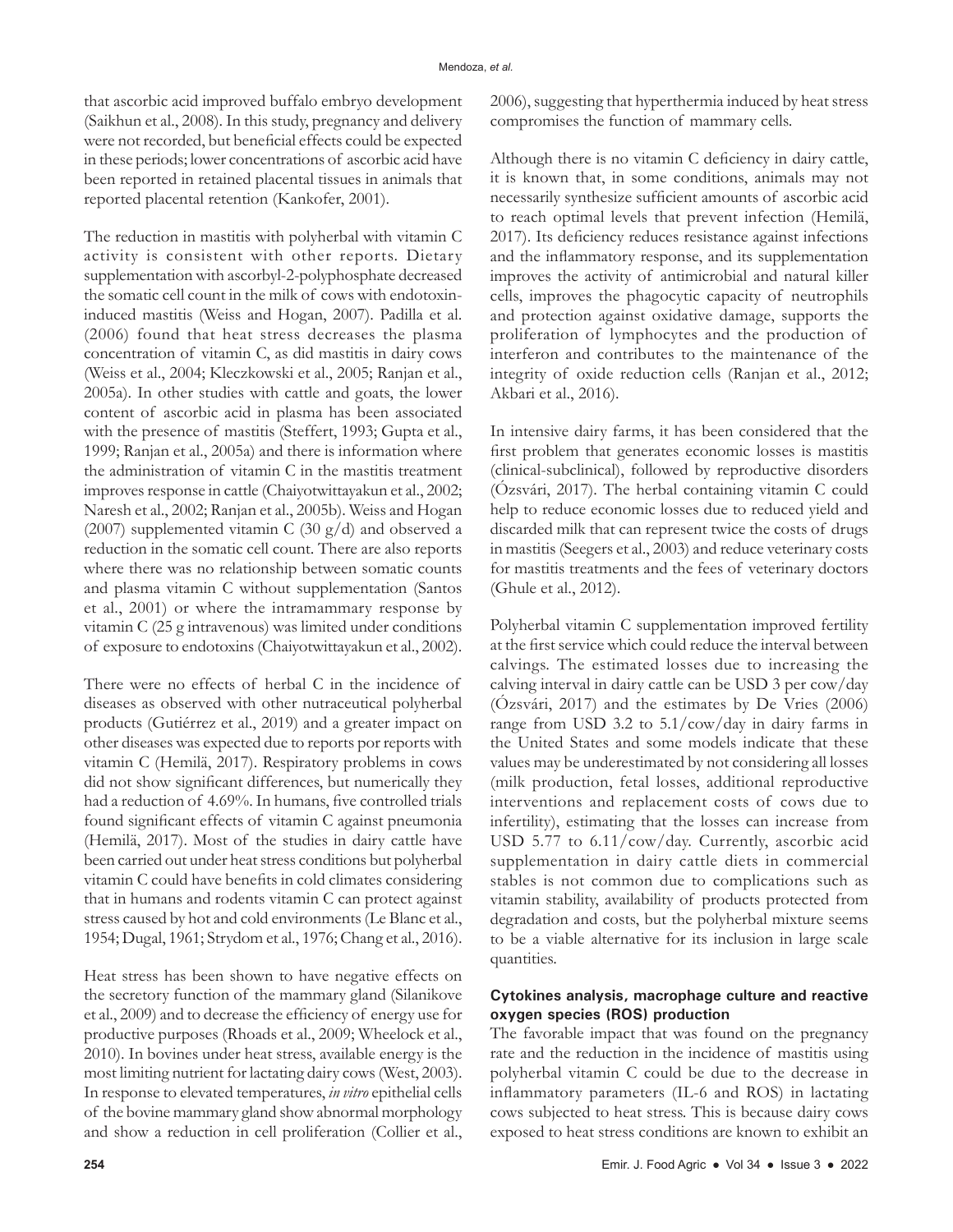imbalance in animal health, including dysregulation of the immune response (Bagath et al., 2019). This environmental condition promotes a pro-inflammatory state in cows. Further, the increase of a pro-inflammatory environment is related to the alteration of the metabolism and the excessive mobilization of fats, which are also initiated by the invasion of pathogens, tissue damage and excessive fat deposition (O'Boyle et al., 2006; Loor et al., 2013). It is widely known that during the postpartum period of cows a systemic inflammation occurs with alteration of metabolism, this is due to various factors such as excessive fat mobilization leading to the production of pro-inflammatory cytokines, tumor necrosis factor alpha (TNF)-α, and IL-6 (Trevisi et al., 2012; Bradford et al., 2015). Proinflammatory cytokines inhibit intracellular signaling of insulin, heightening insulin insensitivity and exacerbating the release of non-esterified fatty acids (NEFA) from adipose tissue (De Koster et al., 2018) also stimulate the production of acute phase proteins such as haptoglobin, which is commonly used as a biomarker of inflammation (Eckersall and Bell, 2010; Huzzey et al., 2011; McCarthy et al., 2016).

Elevated concentrations of TNF- $\alpha$ , IL-1β and IL-6 accompanied by insulin resistance resemble sterile inflammation and metabolic syndrome (Slattery et al., 2004; Fontana et al., 2007), The metabolic alteration found in dairy cattle is mainly due to the homeoretic change for milk production, when nutrient demand exceeds dietary intake, resulting in a state of negative energy balance (NEB) (Drackley, 1999). The presence of biomarkers of metabolic stress and inflammation in dairy cows has been associated with diseases of the reproductive and respiratory systems and mastitis (Osorio et al., 2014). The proinflammatory cytokines IL-6, IL-1, and TNF- $\alpha$  are commonly used to measure liver function in cows (Huzzey et al., 2011). Thus, IL-6 has been found to be elevated in periparturient cows with liver dysfunction and in early lactation cows with ketosis (Loor et al., 2007). Also, in metritis and endometritis, high concentrations of haptoglobin, IL-1 $\beta$  and IL-6 have been found in cow serum, before the disease can be diagnosed (Huzzey et al., 2011).

In this way, several studies have shown the anti-inflammatory effects of natural products that were supplemented in the diet of cows (Gessner et al., 2017) exposed to heat stress (Hashemzadeh et al., 2014). This study demonstrated that dietary supplementation with polyherbal vitamin C in cows exposed to heat stress significantly decreased serum IL-6 levels. Which can lead to greater control over animal health, with a lower incidence of mastitis and respiratory problems. Further, this result can explain the effect of the supplementation in health parameters, in general the animals show 12% of mastitis and 16% of respiratory problems less than control groups, this effect. These data suggest that polyherbal vitamin C has an important effect in the regulation of metabolic status of animals, Tocopherol (Vance et al., 2013), and Gamma-sitosterol (Singh, 2013), and Naproxen has an impact effect in the regulation of cyclooxygenases with narrow relation of IL-6 regulation (Duggan et al., 2010).

Heat stress is known to increase the production of ROS and presence of several antioxidants in the polyherbal vitamin C could have an effect on ROS production in macrophages derived from PBMCs. Metabolic stress in cows causes an alteration in physiological homeostasis (Abuelo et al., 2015), increasing the mobilization of body reserves from adipose tissue, generating a negative energy balance, immune and inflammatory dysfunction and increased production of ROS and species of reactive nitrogen (Abuelo et al., 2019).

The decrease in macrophage ROS production activated by LPS from cows supplemented by polyherbal vitamin C compared with macrophage from control, suggest that polyherbal vitamin C has an important effect in the regulation of ROS production and it could be important in the regulation of oxidative stress. This could be possible because the effect of all components of polyherbal vitamin C described before with antioxidant activity like vitamins A, E and vitamin C (Bernabucci et al., 2014). Therefore, the regulation of ROS production that was observed in this study when using polyherbal vitamin C under conditions of heat stress can be reflected in the physiological equilibrium shown by the experimental cows.

Several studies have determined the beneficial effect of vitamin C supplementation in the diet of lactating cows, showing the need to generate new products that maintain the stability of this vitamin (Hiatt et al., 2010; Matsui, 2012; Ranjan et al., 2012).

A major constituent of the polyherbal vitamin C is *Phyllanthus emblica* (also known as *Emblica officinalis*) known as Amla in Ayurvedic medicine, a plant reported to contains ascorbic acid (Khopde et al., 2001; Scartezzini et al., 2006) and significant levels of gallo-tannoids that have vitamin C activity (Pozharitskaya et al., 2007) with antioxidant activity (Velderrain-Rodríguez et al., 2018). The *Phyllanthus emblica* plant that contains Emblicanin A, Emblicanin B, Pumigluconin, Pedunculagin, Gallo-ellagitannins and Rutin, which in studies with rats have shown outstanding antioxidant activity (Sabu and Kuttan, 2002; Bhattacharya et al., 2002; Govindarajan et al., 2005) and the two emblicanins enhanced the efficacy of vitamin C in reducing dehydroascorbic acid to ascorbic acid (Ghosal et al., 1996; Bhattacharya et al., 2000; Scartezzini et al., 2006). The other plant *Ocimum tenuiflorum*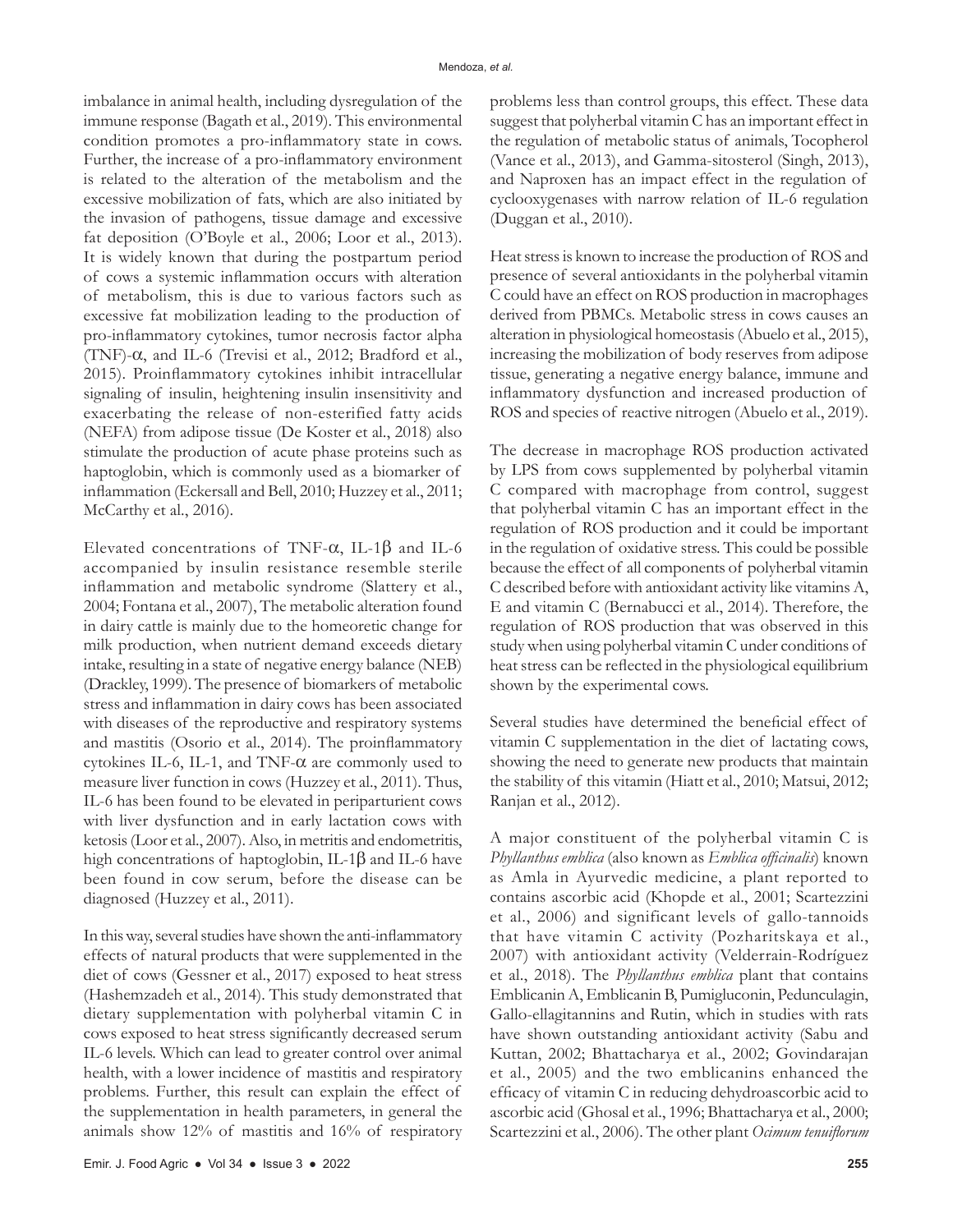is also a medicinal plant recognized by its essential oils contents, phenols and flavonoids (Shackelford et al., 2009). The metabolites in the polyherbal vitamin C plants contains natural antioxidants, metabolites with bactericidal, anti-inflammatory properties, and others that can help improve animal well-being or reduce stress under certain conditions (Humer et al., 2018).

## **CONCLUSIONS**

The polyherbal vitamin C with vitamin C activity in doses of 20 g/d of in primiparous Holstein cows in early lactation under caloric stress conditions, improved gestation rate, and reduced mastitis problems. The metabolites with antioxidant activity in the polyherbal manifested an important effect in the regulation of ROS production and it could be important in the regulation of oxidative stress together with the regulation of proinflammatories citokynes in cows under heat stress. Polyherbal vitamin C supplementation providing compounds with vitamin C activity, natural antioxidants and other with antimicrobials properties could have an important activity like metabolic modulator and inflammatory regulator in animals under important fisiological stress like fresh cows.

# **ACKNOWLEDGEMENTS**

Authors acknowledge Nuproxa Mexico, Indian Herbs and Nuproxa Switzerland for donating the polyherbal mixtures.

#### **Authors' Contributions**

All authors participated equally in the design of the experiment, analysis and writing of the manuscript.

## **REFERENCES**

- Abuelo, A., J. Hernandez, J. L. Benedito and C. Castillo. 2015. The importance of the oxidative status of dairy cattle in the periparturient period: Revisiting antioxidant supplementation. J. Anim. Physiol. Anim. Nutr. 99: 1003-1016.
- Abuelo, A., J. Hernández, J.L. Benedito and C. Castillo. 2019. Redox biology in transition periods of dairy cattle: Role in the health of periparturient and neonatal animals. Antioxidants. 8: 20.
- Akbari, A., G. Jelodar, S. Nazifi and J. Sajedianfard. 2016. An overview of the characteristics and function of vitamin c in various tissues: relying on its antioxidant function. Zahedan. J. Res. Med. Sci. 18: e4037.
- Antanaitis, R., V. Žilaitis, A. Kučinskas, V. Juozaitienė and K. Leonauskaitė. 2015. Changes in cow activity, milk yield, and milk conductivity before clinical diagnosis of ketosis, and acidosis. Vet. Med. Zoot. 70: 3-9.
- Bagath, M., G. Krishnan, C. Devaraj, V.P. Rashamol, P. Pragna, A.M. Lees and V. Sejian. 2019. The impact of heat stress on the immune system in dairy cattle: A review. Res. Vet. Sci. 126: 94-102.
- Benítez-Guzmán, A., H. Esquivel-Solís, C. Romero-Torres, C. Arriaga-Díaz and J.A. Gutiérrez-Pabello. 2019. Genetically related Mycobacterium bovis strains displayed differential intracellular growth in bovine macrophages. Vet. Sci. 6: 81.
- Bernabucci, U., S. Biffani, L. Buggiotti, A. Vitali, N. Lacetera and A. Nardone. 2014. The effects of heat stress in Italian Holstein dairy cattle. J. Dairy Sci. 97: 471-486.
- Bhattacharya, A., S. Ghosal and S. K. Bhattacharya. 2000. Antioxidant activity of tannoid principles of *Emblica officinalis* (amla) in chronic stress induced changes in rat brain. Indian J. Exp. Biol. 38: 877-880.
- Bhattacharya, S. K., A. Bhattacharya, K. Sairam and S. Ghosal. 2002. Effect of bioactive tannoid principles of *Emblica officinalis*  on ischemia reperfusion-induced oxidative stress in rat heart. Phytomedicine. 9: 171-174.
- Bradford, B., K. Yuan, J. Farney, L. Mamedova and A. Carpenter. 2015. Invited review: inflammation during the transition to lactation: new adventures with an old flame. J. Dairy Sci. 98: 6631-6650.
- Chaiyotwittayakun, A., R. J. Erskine, T. H. Bartlett, P. M. Herdt and R. J. Harmon. 2002. The effect of ascorbic acid and L-histidine therapy on acute mammary inflammation in dairy cattle. J. Dairy Sci. 85: 60-67.
- Chang, C. Y., J. Y. Chen, S. H. Chen, T. J. Cheng, M. T. Lin and M. L. Hu. 2016. Therapeutic treatment with ascorbate rescues mice from heat stroke-induced death by attenuating systemic inflammatory response and hypothalamic neuronal damage. Free Radic. Biol. Med. 93: 84-93.
- Collier, R. J., C. M. Stiening, B. C. Pollard, M. J. Van Baale, L. H. Baumgard, P. C. Gentry and P. M. Coussens. 2006. Use of gene expression micro-arrays for evaluating environmental stress tolerance at the cellular level in cattle. J. Anim. Sci. 84: 1-13.
- De Koster, J., C. Strieder-Barboza, J. de Souza, A. L. Lock, and G. A. Contreras. 2018. Effects of body fat mobilization on macrophage infiltration in adipose tissue of early lactation dairy cows. J. Dairy Sci. 101: 7608-7613.
- De Vries, A. 2006. Economic value of pregnancy in dairy cattle. J. Dairy Sci. 89: 3876-3885.
- Drackley, J. K. 1999. ADSA foundation scholar award. Biology of dairy cows during the transition period: The final frontier. J. Dairy Sci. 82: 2259-2273.
- Dugal, L. P. 1961. Vitamin C in relation to cold temperature tolerance. Ann. N. Y. Acad. Sci. 92: 307-317.
- Duggan, K. C., M. J. Walters, J. Musee, J. M. Harp, J. R. Kiefer, J. A. Oates and L. J. Marnett. 2010. Molecular basis for cyclooxygenase inhibition by the non-steroidal anti-inflammatory drug naproxen. J. Biol. Chem. 285: 34950-34959.
- Eckersall, P. D. and R. Bell. 2010. Acute phase proteins: Biomarkers of infection and inflammation in veterinary medicine. Vet. J. 185: 23-27.
- Fontana, L., J. C. Eagon, M. E. Trujillo, P. E. Scherer and D. Klein. 2007. Visceral fat adipokine secretion is associated with systemic inflammation in obese humans. Diabetes. 56: 1010-1013.
- Gessner, D. K., R. Ringseis and K. Eder. 2017. Potential of plant polyphenols to combat oxidative stress and inflammatory processes in farm animals. J. Anim. Physiol. Anim. Nutr. 101: 605-628.
- Ghosal, S., V. K. Tripathi and S. Chauhan. 1996. Active constituents of *Emblica officinalis*: Part 1-the chemistry and antioxidant effects of two hydrolysable tannins, emblicanin A and B. Indian J. Chem. 35: 941-948.
- Ghule, A., N. K. Verma, A. K. Cahuhan and P. D. Sawale. 2012. An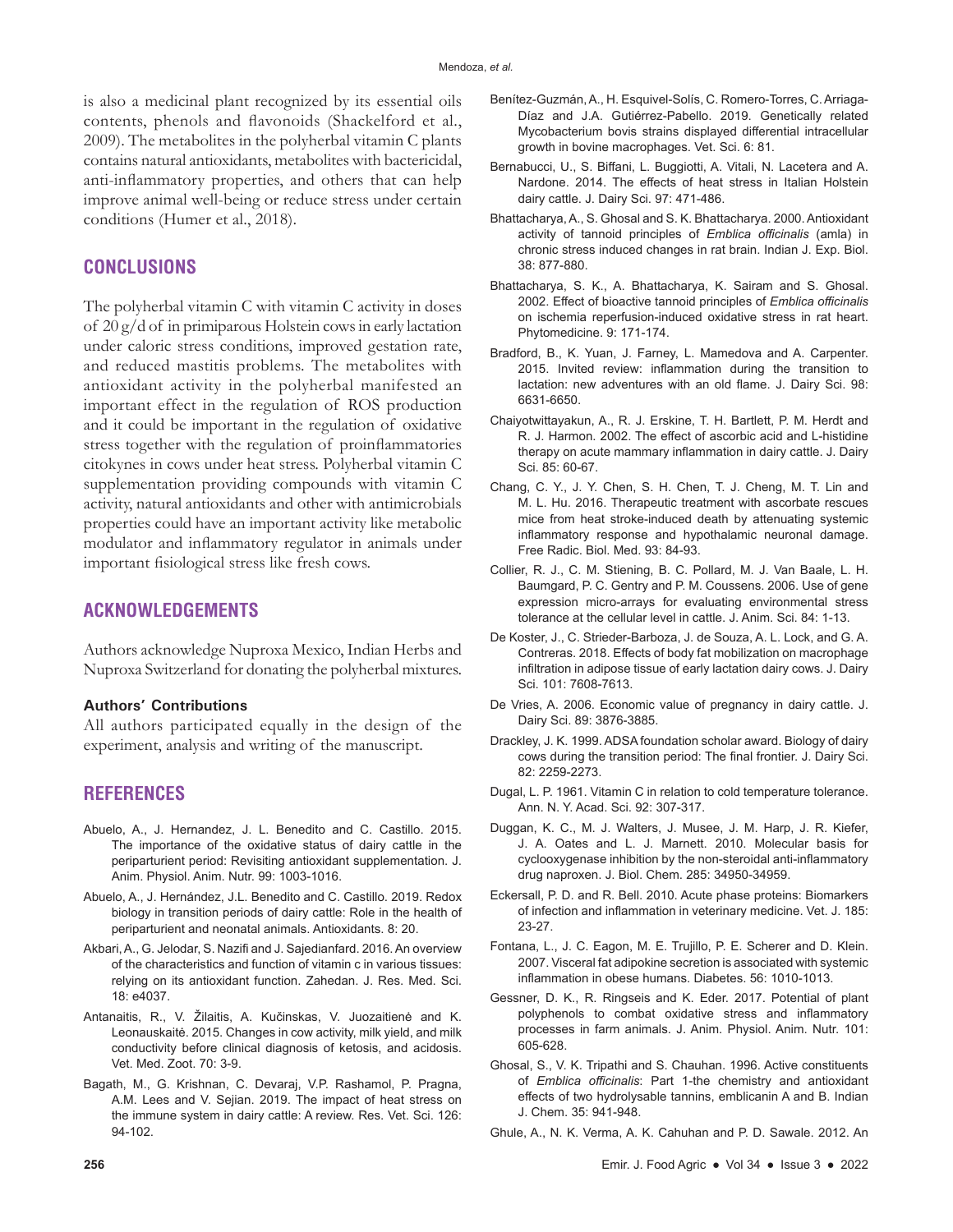economic analysis of investment pattern cost of milk production and profitability of commercial dairy farms in Maharashtra. Indian J. Dairy Sci. 65: 329-336.

- Govindarajan, R., M. Vijayakumar and P. Pushpangadan. 2005. Antioxidant approach to disease management and the role of 'Rasayana'herbs of Ayurveda. J. Ethnopharmacol. 99: 165-178.
- Gross, J. J., E. C. Kessler, C. Albrecht and R. M. Bruckmaier. 2015. Response of the cholesterol metabolism to a negative energy balance in dairy cows depends on the lactational stage. PLoS One. 10: e0121956.
- Guo, W. J., L. Zhen, J. X. Zhang, S. Lian, H. F. Si, J. R. Guo and H. M. Yang. 2017. Effect of feeding rumen-protected capsule containing niacin, K2SO4, Vitamin C, and gamma-aminobutyric acid on heat stress and performance of dairy cows. J. Therm. Biol. 69: 249-253.
- Gupta, V. K., A. Kumar and S. D. Sharma. 1999. Plasma ascorbic acid in healthy and subclinical mastitic goats. Indian J. Vet. Med. 19: 83-85.
- Gutiérrez, A. R., A. Gutiérrez, C. Sánchez and G. D. Mendoza. 2019. Effect of including herbal choline in the diet of a dairy herd; a multiyear evaluation. Emir. J. Food Agric. 31: 477-481.
- Gutiérrez-Larraínzar, M., J. Rúa, I. Caro, C. de Castro, D. de Arriaga, M. R. García-Armesto and P. del Valle. 2012. Evaluation of antimicrobial and antioxidant activities of natural phenolic compounds against foodborne pathogens and spoilage bacteria. Food Control. 26: 555-563.
- Haq, A., D. Konwar and A. Khan. 2013. Effect of supplementation of ascorbic acid and amla powder on hematobiochemical parameters in crossbred dairy cows. Indian J. Anim. Nutr. 30: 33-37.
- Hashemzadeh, F., K. Mohammad, G. Gholam, K. Mahdi, R. Ahmad and Z. Qendrim. 2014. Effects of supplementation with a phytobiotics-rich herbal mixture on performance, udder health, and metabolic status of Holstein cows with various levels of milk somatic cell counts. J. Dairy Sci. 97: 7487-7497.
- Hemilä, H. 2017. Review Vitamin C and Infections. Nutrients. 9: 339.
- Hiatt, A. N., L. S. Taylor and L. J. Mauer. 2010. Influence of simultaneous variations in temperature and relative humidity on chemical stability of two Vitamin C forms and implications for shelf life models. J. Agric. Food Chem. 58: 3532-3540.
- Humer, E., R. M. Petri, J. R. Aschenbach, B. J. Bradford, G. B. Penner, M. Tafaj, K. H. Südekum and Q. Zebeli. 2018. Invited review: Practical feeding management recommendations to mitigate the risk of subacute ruminal acidosis in dairy cattle. J. Dairy Sci. 101: 872-888.
- Huzzey, J. M., D. V. Nydam, R. J. Grant and T. R. Overton. 2011. Associations of prepartum plasma cortisol, haptoglobin, fecal cortisol metabolites, and non-esterified fatty acids with postpartum health status in Holstein dairy cows. J. Dairy Sci. 94: 5878-5889.
- Joshi, B., G. P. Sah, B. B. Basnet, M. R. Bhatt, D. Sharma, K. Subedi, J. Pandey and R. Malla. 2011. Phytochemical extraction and antimicrobial properties of different medicinal plants: *Ocimum sanctum* (Tulsi), *Eugenia caryophyllata* (Clove), *Achyranthes bidentata* (Datiwan) and *Azadirachta indica* (Neem). J. Microbiol. Antimicrob. 3: 1-7.
- Kankofer, M. 2001. Non-enzymatic antioxidative defense mechanisms against reactive oxygen species in bovine-retained and notretained placenta: Vitamin C and glutathione. Reprod. Domest. Anim. 36: 203-206.
- Khan, K. H. 2009. Roles of *Emblica officinalis* in medicine a review. Bot. Res. Int. 2: 218-228.
- Khan, F. A. and G. K. Das. 2012. Follicular characteristics and intrafollicular concentrations of nitric oxide and ascorbic acid during ovarian acyclicity in water buffalo (*Bubalus bubalis*). Trop. Anim. Health Prod. 44: 125-131.
- Khopde, S. M., K. I. Priyadarsini, V. H. Mohan, B. Gawandi, J. G. Satav, J. V. Yakhmi, M. M. Banavaliker, M. K. Biyani and J. P. Mittal. 2001. Characterizing the antioxidant activity of amla (*Phyllanthus emblica*) extract. Curr. Sci. 81: 185-190.
- Kleczkowski, M., W. Kluciński, A. Shaktur and J. Sikora. 2005. Concentration of ascorbic acid in the blood of cows with subclinical mastitis. Pol. J. Vet. Sci. 8: 121-125.
- Lakhani, P., R. Jindal and S. Nayyar. 2017. Effect of supplementation of amla powder on biochemical parameters in summer stressed murrah buffaloes. Int. J. Curr. Microbiol. Appl. Sci. 6: 296-301.
- Le Blanc, J., M. Stewart, G. Marier and M. G. Whillans. 1954. Studies on acclimatization and on the effect of ascorbic acid in men exposed to cold. Can. J. Biochem. Physiol. 32: 407-427.
- Littell, R. C., P. R. Henry and C. B. Ammerman. 1998. Statistical analysis of repeated measures data using SAS procedures. J. Anim. Sci. 76: 1216-1231.
- Loor, J. J., G. Bertoni, A. Hosseini, J. R. Roche and E. Trevisi. 2013. Functional welfare using biochemical and molecular technologies to understand better the welfare state of peripartal dairy cattle. Anim. Prod. Sci. 53: 931-953.
- Loor, J. J., R. E. Everts, M. Bionaz, H. M. Dann, D. E. Morin, R. Oliveira, S. L. Rodriguez-Zas, J. K. Drackley and H. A. Lewin. 2007. Nutrition-induced ketosis alters metabolic and signaling gene networks in liver of periparturient dairy cows. Physiol. Genom. 32: 105-116.
- Lozano-Sánchez, M., G. D. Mendoza-Martínez, J. A. Martínez-García, M. E de la Torre-Hernández, F. H. Chamorro-Ramírez, J. A. Martínez-Aispuro, J. L. Cordero-Mora, M. T. Sánchez-Torres, P. A. Hernández-García and R. Jones. 2021. Evaluation of polyherbal with Vitamin C activity on lamb performance and meat characteristics. Rev. Bras. Zootec. 50.
- Lozano, S. M. I., J. A. Martínez, P. A. Hernández and G. D. Mendoza. 2019. Impacto de una Fuente Poliherbal con Vitamina C en Comportamiento Productivo de Corderos y Características de la Canal. XIX Congreso Bienal de la Asociación Mexicana de Especialistas en Nutrición Animal A.C. (AMENA). Puerto Vallarta, México.
- Luck, M. R. and Y. Zhao. 1993. Identification and measurement of collagen in the bovine corpus luteum and its relationship with ascorbic acid and tissue development. J. Reprod. Fertil. 99: 647-652.
- Martínez-Aispuro, J. A., G. D. Mendoza, J. L. Cordero-Mora, M. A. Ayala-Monter, M. T. Sánchez-Torres, J. L. Figueroa-Velasco, G. Vázquez-Silva and A. Gloria-Trujillo. 2019. Evaluation of an herbal choline feed plant additive in lamb feedlot rations. Rev. Bras. Zootec. 48: e20190020.
- Martinez-Cortés, I., N. Acevedo, A. R. Olguin, A. Cortés-Hernández, V. Álvarez-Jiménez, M. C. Navarro, H. Sumano-López, L. Gutierrez, D. Martínez-Gómez, J. Maravillas-Montero, J. Loor, E. García-Zepeda and G. Soldevila. 2018. Tilmicosin modulates the innate immune response and preserves casein production in bovine mammary alveolar cells during *Staphylococcus aureus*  infection. J. Anim. Sci. 97: 644-656.
- Mastelić, J., I. Jerković, I. Blažević, M. Poljak-Blaži, S. Borović, I. Ivančić-Baće, V. Smrečki, N. Žarković, K. Brčić-Kostic, D. Vikić-Topić and N. Müller. 2008. Comparative study on the antioxidant and biological activities of carvacrol, thymol, and eugenol derivatives. J. Agric. Food Chem. 56: 3989-3996.
- Matsuda, K. and C. Takahashi. 2014. The effect of vitamin C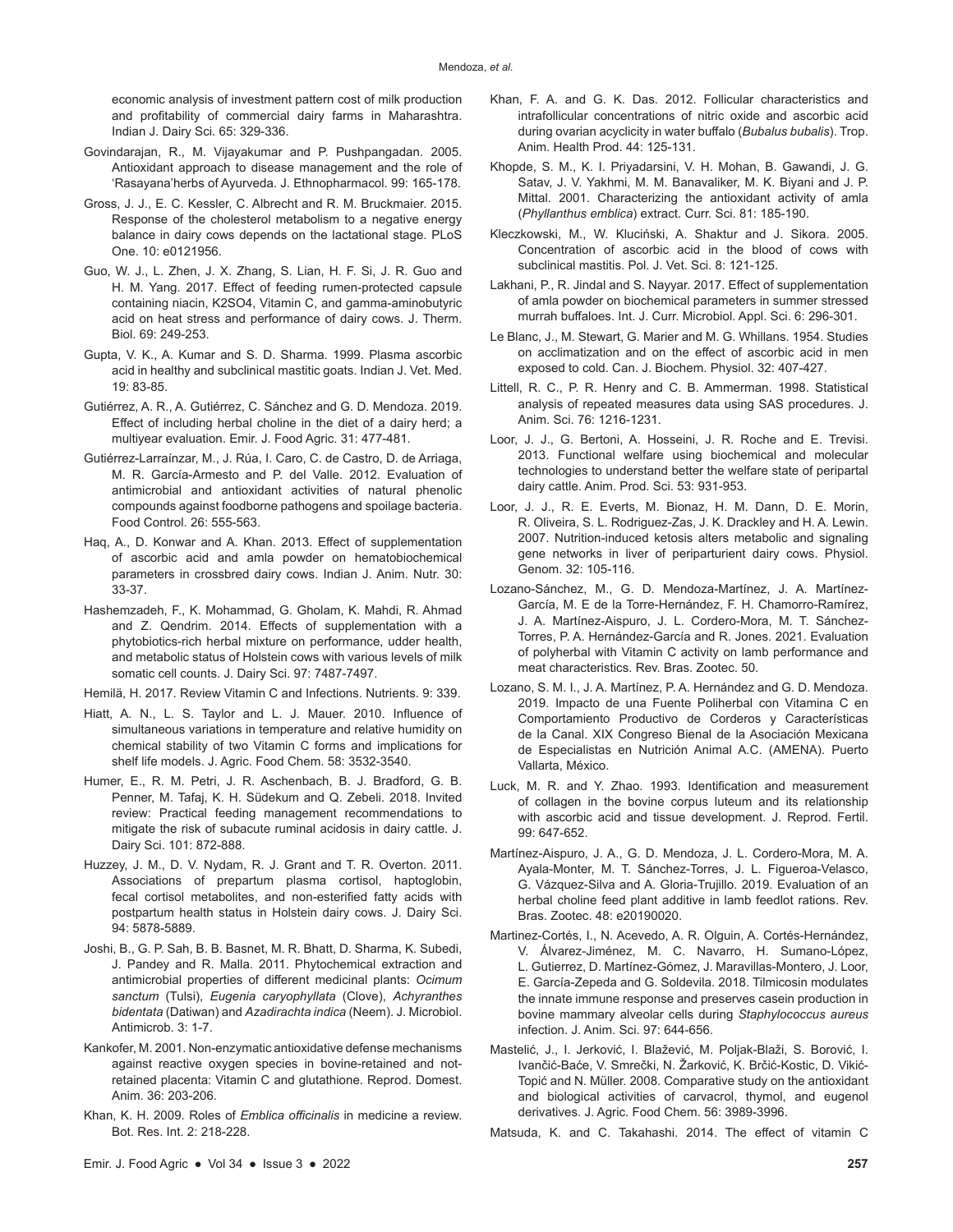supplementation during the late fattening stage on blood components and carcass characteristics in Japanese Black cattle. Jpn. J. Large Anim. Clin. 5: 9-14.

- Matsui, T. 2012. Vitamin C nutrition in cattle. Asian Australas J. Anim. Sci. 25: 597-605.
- McCarthy, M. M., T. Yasui, M. J. B. Felippe and T. R. Overton. 2016. Associations between the degree of early lactation inflammation and performance, metabolism, and immune function in dairy cows. J. Dairy Sci. 99: 680-700.
- Mendoza, M. G., J. M. Pinos, V. Ricalde, E. Aranda, R. Rojo. 2003. Modelo de simulación para estimar el balance calórico de bovinos en pastoreo. Interciencia. 28: 202-207.
- Mendoza, G. D., M. F. Oviedo, J. M. Pinos, H. A. Lee-Rangel, A. Vázquez, R. Flores and F. Pérez. 2019. Milk production in dairy cows supplemented with herbal choline and methionine. Rev. Fac. Cienc. Agrar. Univ. 52: 332-343.
- Michiels, J., J. Missotten, D. Fremaut, S. De Smet and N. Dierick. 2007. *In vitro* dose-response of carvacrol, thymol, eugenol and trans-cinnamaldehyde and interaction of combinations for the antimicrobial activity against the pig gut flora. Livest. Sci. 109: 157-160.
- Miller, J. K. and E. Brezezinska-Slebodzinska. 1993. Oxidative stress, antioxidants and animal function. J. Dairy Sci. 76: 2812-2823.
- Mori, M., L. Padilla, T. Matsui, H. Yano, Y. Matsui and H. Yamada. 2006. Effects of Vitamin C supplementation on plasma Vitamin C level and fattening traits in Japanese Black cattle on a fattening farm. Bull. Beef. Cattle Sci. 81: 15-19.
- Naresh, R., S. K. Dwivedi, D. Swarup and R. C. Patra. 2002. Evaluation of ascorbic acid treatment in clinical and subclinical mastitis of dairy cows. Asian Australas J. Anim. Sci. 15: 905-911.
- NRC. 2001. Nutrient requirements of Dairy cattle. Seventh revised edition, Washington, DC: The National Academic Press.
- O'Boyle, N., C. M. Corl, J. C. Gandy and L. M. Sordillo. 2006. Relationship of body condition score and oxidant stress to tumor necrosis factor expression in dairy cattle. Vet. Immunol. Immunopathol. 113: 297-304.
- Oohashi, H., H. Takizawa and M. Matsui. 2000. Effect of Vitamin C administration on the improvement of the meat quality in Japanese Black steers. Res. Bull Aichi Ken. Agric. Res. Cent. 32: 207-214.
- Osorio, J. S., E. R. Trevisi, P. Ji, J. K. Drackley, D. Luchini, G. Bertoni and J. J. Loor 2014. Biomarkers of inflammation, metabolism, and oxidative stress in blood, liver, and milk reveal a better immunometabolic status in peripartal cows supplemented with Smartamine M or MetaSmart. J. Dairy Sci. 97: 7437-7450.
- Ovesnaâ, Z., A. V. Lkovaâ and K. H. Thovaâ. (2004). Taraxasterol and b-sitosterol: New naturally compounds with chemoprotective/ chemopreventive effects Minireview. Neoplasma. 51: 407-417.
- Ózsvári, L. 2017. Economic cost of lameness in dairy cattle herds. J. Dairy Vet. Anim. Res. 6: 00176.
- Padilla, L., T. Matsui, Y. Kamiya., M. Kamiya, M. Tanaka and H. Yano. 2006. Heat stress decreases plasma Vitamin C concentration in lactating cows. Livest. Sci. 101: 300-304.
- Pogge, D. J. and S. L. Hansen. 2012. Supplemental Vitamin C improves marbling in feedlot cattle consuming high sulfur diets. J. Anim. Sci. 91: 4303-4314.
- Pogge, D. J. and S. L. Hansen. 2013. Effect of varying concentrations of Vitamin C on performance, blood metabolites, and carcass characteristics of steers consuming a common high-sulfur (0.55% S) diet. J. Anim. Sci. 91: 5754-5761.
- Pozharitskaya, O. N., S. A. Ivanova, A. N Shikov and V. G. Makarov. 2007. Separation and evaluation of free radical-scavenging

activity of phenol components of *Emblica officinalis* extract by using an HPTLC-DPPH\* method. J. Sep. Sci. 30: 1250-1254.

- Ranjan, R., A, Ranjan, G. S. Dhaliwal and R. C. Patra. 2012. L-Ascorbic acid (Vitamin C) supplementation to optimize health and reproduction in cattle. Vet. Q. 32: 145-150.
- Ranjan, R., D. Swarup, R. Naresh and R.C. Patra. 2005a. Enhanced erythrocytic lipid peroxides and reduced plasma ascorbic acid, and alteration in blood trace elements level in dairy cows with mastitis. Vet. Res. Commun. 29: 27-34.
- Ranjan, R., D. Swarup, R. Naresh and R. C. Patra. 2005b. Ameliorative potential of L-ascorbic acid in bovine clinical mastitis. Indian J. Anim. Sci. 75: 174-177.
- Rhayour, K., T. Bouchikhi, A. Tantaoui-Elaraki, K. Sendide and A. Remmal. 2002. The mechanism of bactericidal action of oregano and clove essential oils and of their phenolic major components on *Escherichia coli* and *Bacillus subtilis*. J. Essent. Oil Res. 15: 356-362.
- Rhoads, M. L., R. P. Rhoads, M. J. Van Baale, R. J. Collier, S. R. Sanders, W. J. Weber, B. A. Crooker and L. H. Baumgard. 2009. Effects of heat stress and plane of nutrition on lactating Holstein cows: I. Production, metabolism, and aspects of circulating somatotropin. J. Dairy Sci. 92: 1986-1989.
- Roque-Jiménez. J. A., G. D. Mendoza-Martínez, A. Vázquez-Valladolid, M. L. Guerrero-González, R. Flores-Ramírez, J. M. Pinos-Rodriguez, J. J. Loor, A. E. Relling and H. A. Lee-Rangel. 2020. Supplemental herbal choline increases 5-hmC DNA on whole blood from pregnant ewes and offspring. Animals. 10: 1277.
- Ruíz-García, L. F., F. Carcelén-Cáceres and R. S. Sandoval-Monzón. 2018. El índice temperatura-humedad máximo y la producción de leche de los establos en Lima-Perú. Arch. Zootec. 67: 99-107.
- Rutten, C. J., A. G. J. Velthuis, W. Steeneveld and H. Hogeveen. 2013. Invited review: Sensors to support health management on dairy farms. J. Dairy Sci. 96: 1928-1952.
- Sabu, M. C. and R. Kuttan. 2002. Anti-diabetic activity of medicinal plants and its relationship with their antioxidant property. J. Ethnopharmacol. 81: 155-160.
- Saikhun, K., T. Faisaikam, Z. Ming, K. H. Lu and Y. Kitiyanant. 2008. Alfa-tocopherol and L-ascorbic acid increase the *in vitro*  development of IVM/IVF swamp buffalo (*Bubalus bubalis*) embryos. Animal. 2: 1486-1490.
- Santos, M. V., F. R. Lima, P. H. M. Rodrigues, S. B. M. Barros and L. F. L. da Fonseca. 2001. Plasma ascorbate concentrations are not correlated with milk somatic cell count and metabolic profile in lactating and dry cows. J. Dairy Sci. 84: 134-139.
- Scartezzini, P., F. Antognoni, M. A. Raggi, F. Poli and C. Sabbioni. 2006. Vitamin C content and antioxidant activity of the fruit and of the Ayurvedic preparation of *Emblica officinalis* Gaertn. J. Ethnopharmacol. 104: 113-118.
- Seegers, H., C. Fourichon and F. Beaudeau. 2003. Production effects related to mastitis and mastitis economics in dairy cattle herds. Vet. Res. 34: 475-491.
- Shackelford, L., S. R. Mentredd, J. Boateng, L. T. Walker, L. Shackelford, S. R. Mentreddy and S. Cedric. 2009. Determination of total phenolics, flavonoids and antioxidant and chemopreventive potential of basil (*Ocimum basilicum* L. and *Ocimum tenuiflorum* L.). Int. J. Cancer Res. 5: 130-143.
- Shim, S. R., S. J. Kim, and J. Lee. 2019. Diagnostic test accuracy: Application and practice using R software. Epidemiol. Health. 41: e2019007.
- Silanikove, N., F. Shapiro and D. Shinder. 2009. Acute heat stress brings down milk secretion in dairy cows by up-regulating the